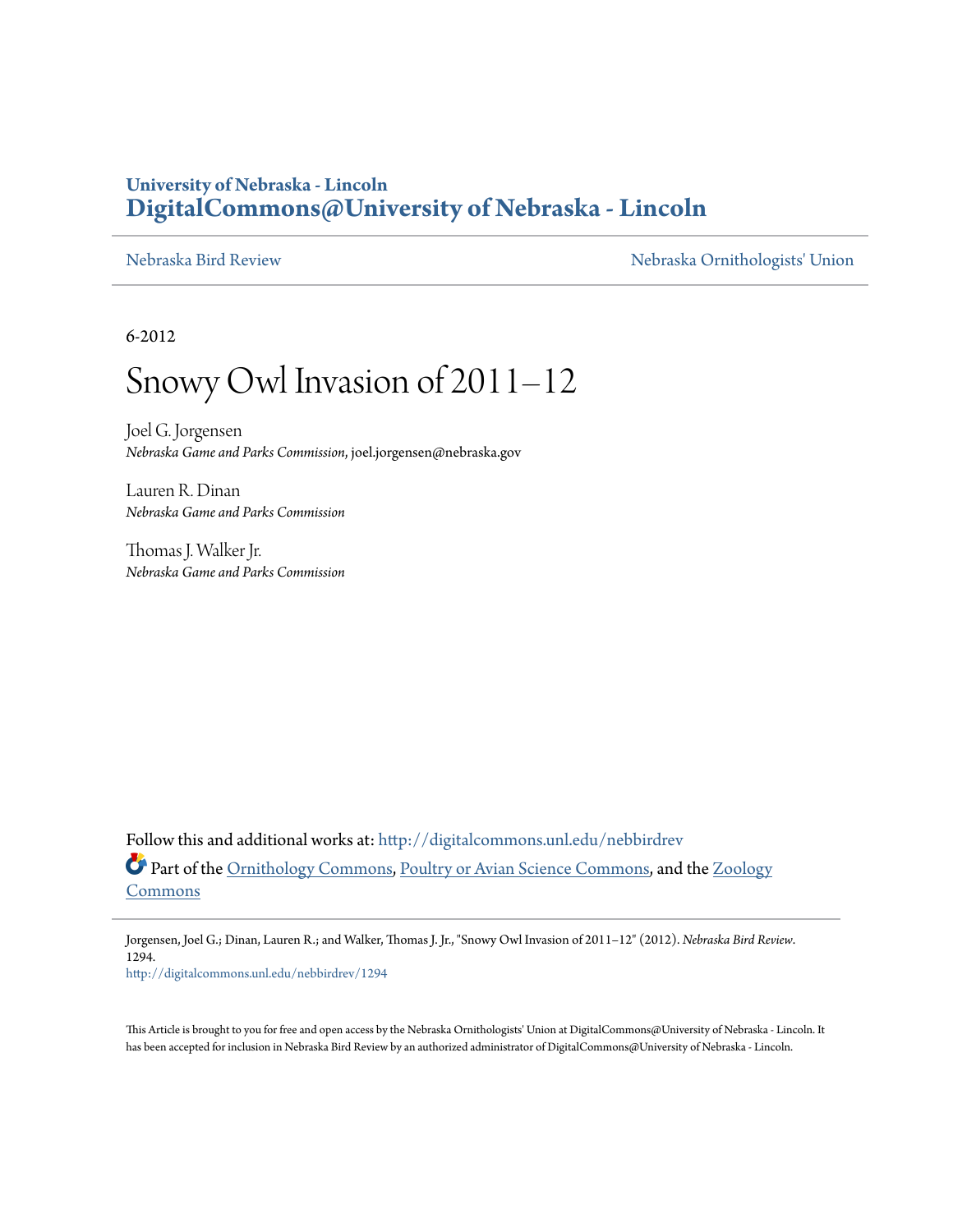72 The Nebraska Bird Review Vol. 80 No. 2

### SNOWY OWL INVASION OF 2011-12

Joel G. Jorgensen<sup>1,3</sup>, Lauren R. Dinan<sup>1</sup>, and Thomas J. Walker, Jr.<sup>2</sup>

<sup>1</sup>Nongame Bird Program, Nebraska Game and Parks Commission, Lincoln, NE 68503

<sup>2</sup>Southwest District, Nebraska Game and Parks Commission, North Platte, NE 69101<br><sup>3</sup>Corresponding author, joel jorgensen@pebraska.gov  ${}^{3}$ Corresponding author, joel.jorgensen@nebraska.gov

The Snowy Owl *(Bubo scandiacus)* is an Arctic breeder that regularly migrates to and winters in southern Canada and the northern United States (Parmalee 1992). The number of Snowy Owls moving south and the extent and timing of southward movements in any one year are believed to be dependent on interactions between populations of Snowy Owls and lemmings, the owls' principal food resource (Parmalee 1992). Infrequently, relatively large numbers of Snowy Owls are observed in areas or regions where few are typically observed, and individuals are observed well south of the normal winter range. These occurrences are often referred to as "invasions" or "irruptions".

The Snowy Owl is considered regular, albeit rare, in Nebraska (Sharpe et al. 2001) with a small number  $(\leq 5)$  reported annually or nearly so. Invasions have been noted in the past, such as in the winter of 1917-18 and the winter of 1954-55. As noted elsewhere, the winter of 2011-12 was a major invasion year and the first in Nebraska in which electronic media, such as internet listserves and email, improved communication and reporting of observations. The purpose of this note is to summarize the 2011-2012 Snowy Owl invasion.

#### **METHODS**

The Nongame Bird Program (NGB) at the Nebraska Game and Parks Commission (NGPC) compiled all reports received or collected. Reports were gleaned from the internet discussion group NEbirds (http://groups.yahoo.com/group/NEBirds/), through direct emails and phone calls to the Commission, from reports passed along to the NGB by Commission employees and partners, and from information provided by Raptor Recovery Nebraska. Reports were entered into a database and classified as either "confirmed" or "unconfirmed". Confirmed reports were those for which a specimen was recovered, a photograph of the bird was provided, a description that distinguished the bird observed from other species was given, or an observation was made by a birder or a Commission employee familiar with Snowy Owls and similar species. Unconfirmed reports were those where minimal information (e.g., date and location) was provided and no judgment of what was actually observed could be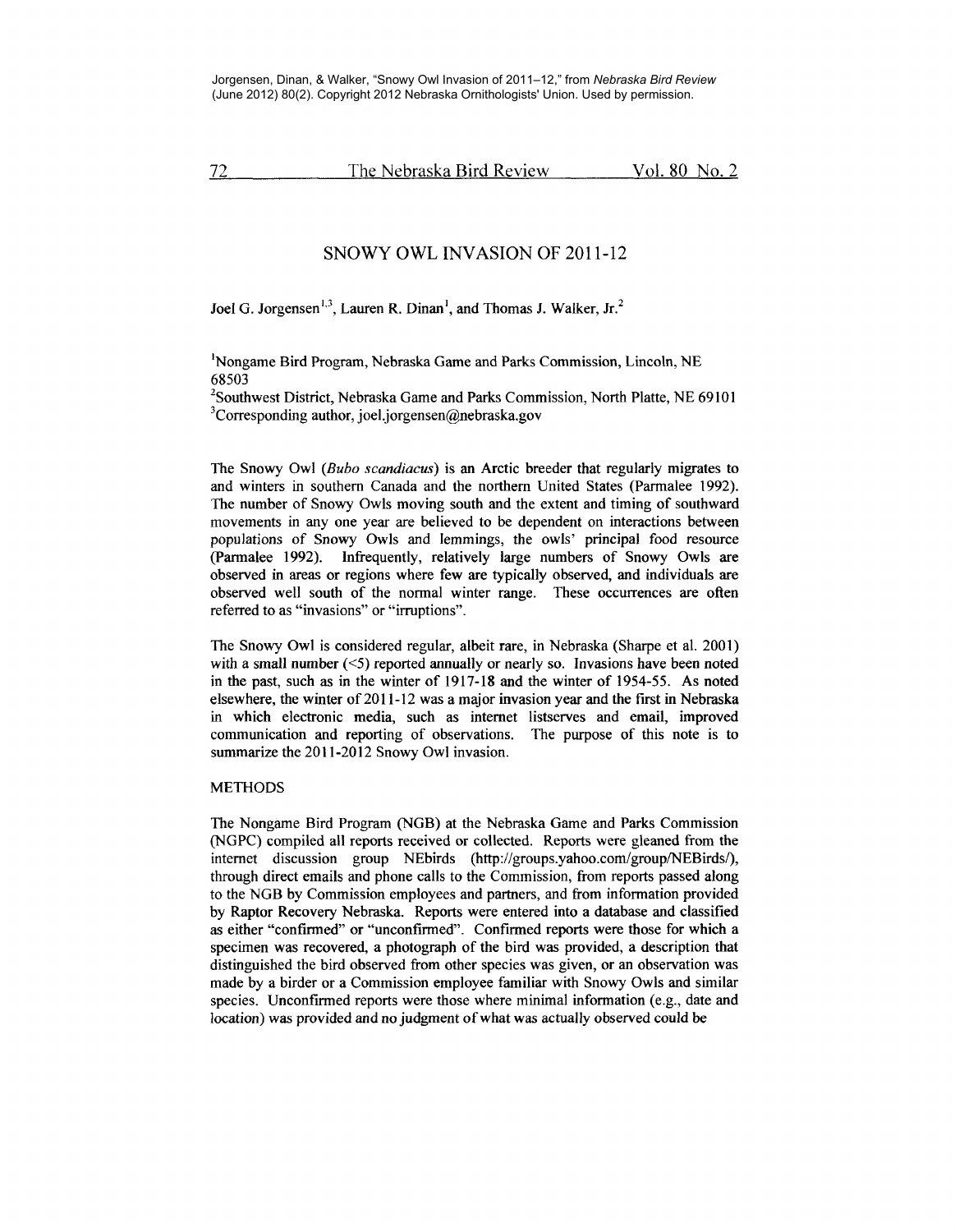

Figure 1. Number of confirmed Snowy Owl reports during the winter of 2011-12. Data are presented in ten day periods. The initial date was selected by using the first confirmed report.

made. Attempts were made to follow-up with observers to acquire definitive evidence, such as a photograph, when not provided initially.

We used confirmed reports to summarize the data both temporally and spatially. To summarize the data temporally, we created a histogram (Figure I) showing the number of reports per ten day period, beginning with the first confirmed report as the start date. Confirmed reports where a specific date was not known were excluded from this histogram. To summarize the data spatially, we created a map (Figure 2) showing the location of all confirmed Snowy Owl reports.

#### RESULTS

Reports of 209 Snowy Owl observations were received, ranging from 8 November 2011 to 30 May 2012. Of the 209, 170 reports were confirmed and these ranged from 24 November 2011 to 30 May 2012. Of the 170 confirmed reports, 33 were recovered carcasses, 92 were photographed, 29 were reported by a birder or agency person, and 14 were supported by description. The 30 May report involved a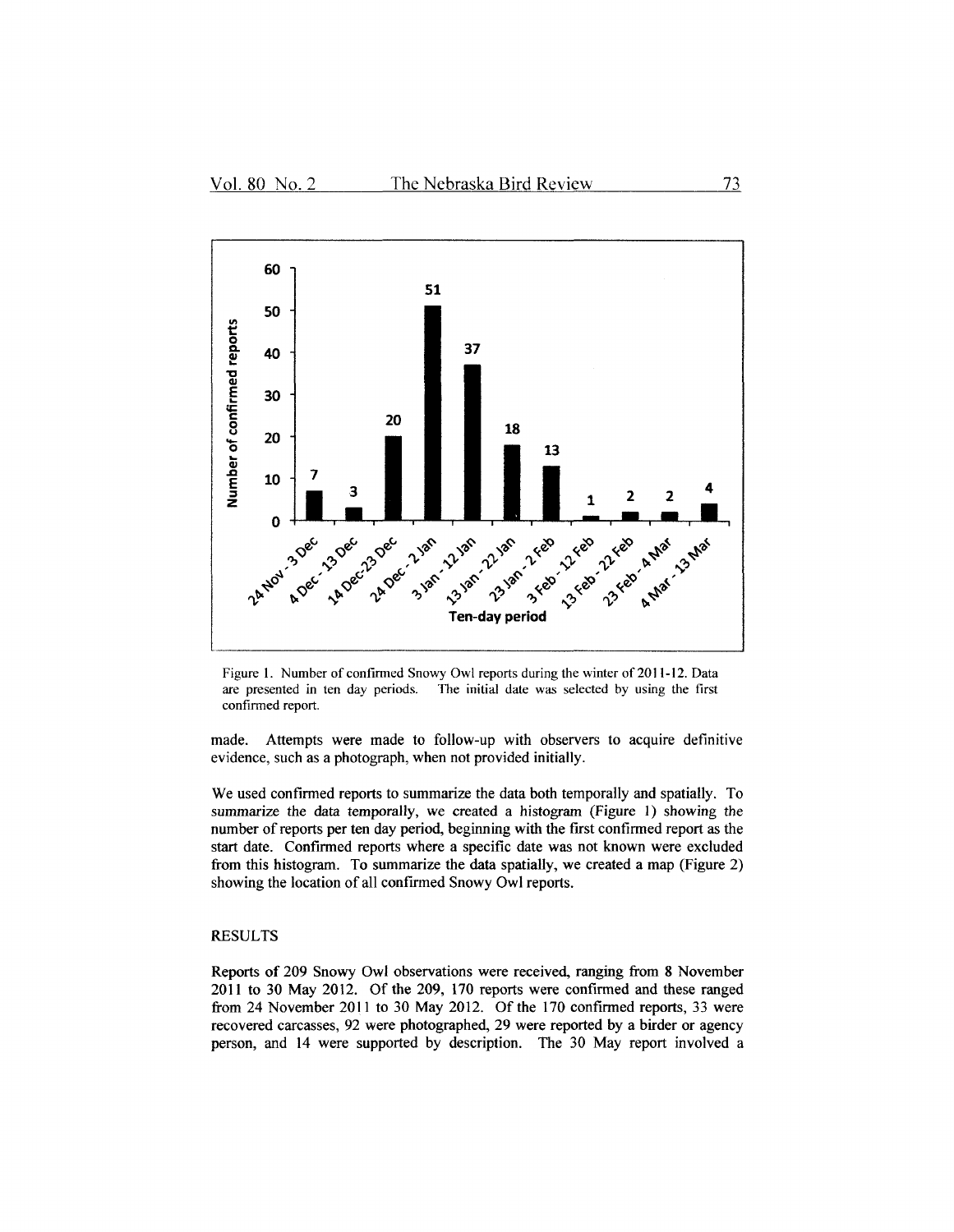moribund Snowy Owl recovered by Raptor Recovery Nebraska near Big Springs that subsequently died. This record is an outlier; the second latest report, which was confirmed, occurred 12 March 2012.

Specific dates were available for 158 of the 170 reports. Based on the number of reports, the invasion peaked during late December and early January (Figure I). Of the 158 confirmed reports with a specific date, 56% occurred during the twenty-day period 24 December - 12 January. Snowy Owls were confirmed statewide (Figure 2), with fewer reports from the extreme southeast, north-central, and extreme southwest.

#### DISCUSSION

The Snowy Owl invasion of 2011-12 appears to be unprecedented in terms of the number of total and confirmed reports. Modem reviewers (Sharpe et al. 2001, Johnsgard 1980, Rapp et al. 1958) of state bird occurrence have not identified years or winters when exceptional numbers of Snowy Owls were recorded in Nebraska. A review of *The Nebraska Bird Review's* winter field reports from 1993-94 to 2010-11 showed the highest number of Snowy Owls reported during those years was 4 during the winter of 2001-02 (Silcock 2002).

Snowy Owl invasions appear to have been more frequent in the years following settlement by European Americans. Bruner et al. (1904) described the species as "coming regularly" and "sometimes abundant", but details on specific invasion years were not provided. Brooking (ca. 1920) accounted for 24 records during the winter



Figure 2. Spatial distribution of confirmed Snowy Owl reports in Nebraska during the winter of 2011-12.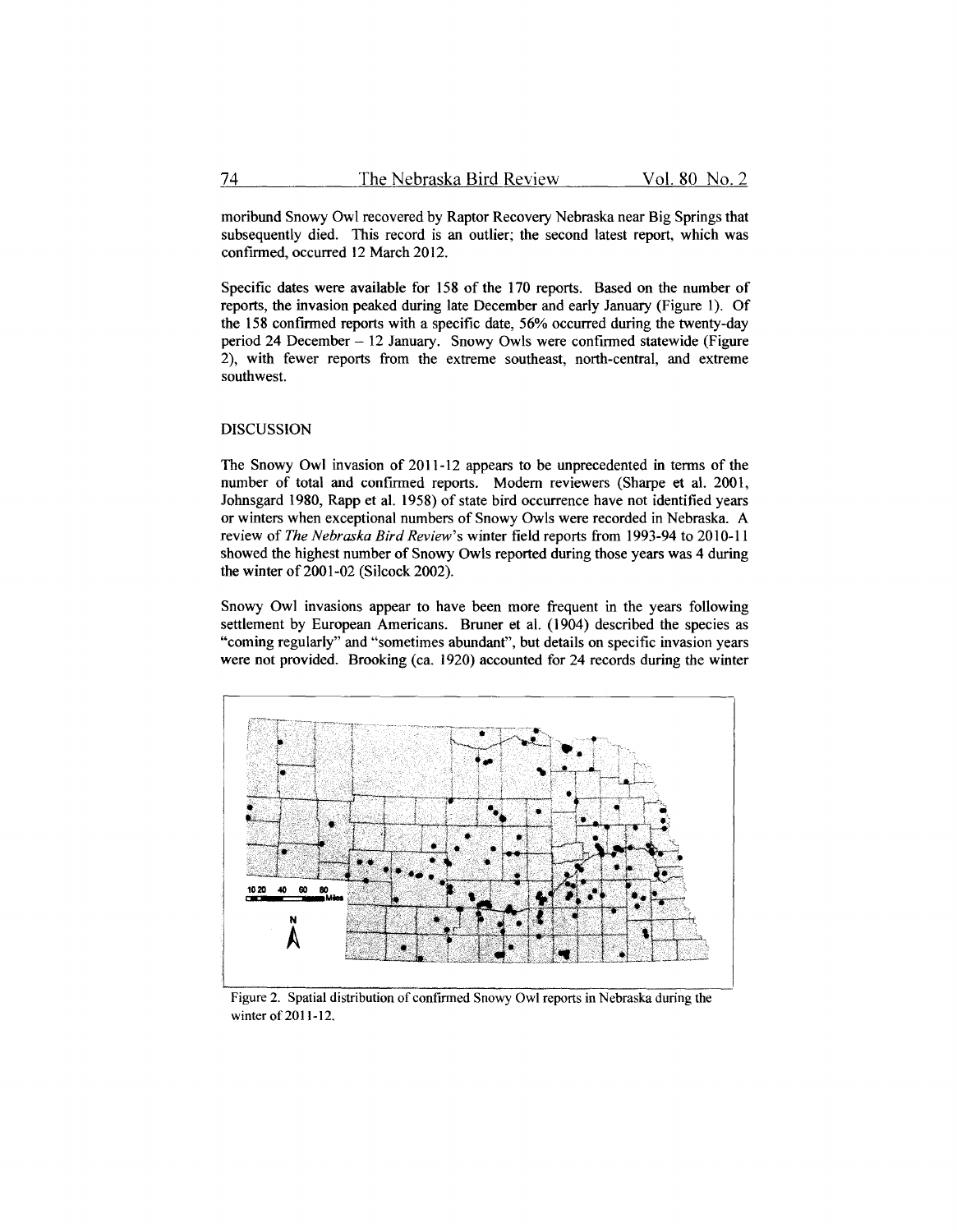of 1917-18 in south-central Nebraska, principally Adams, Clay and Webster Counties. Deane ( 1906) mentioned a report of 10 housed at one taxidermy shop in Omaha in December 1905. These are examples of the few instances where an accounting of Snowy Owl records has occurred, but it appears likely that these represent only a very small proportion of Snowy Owls observed in the state during those years.

Unlike in earlier invasion years, modem media, communications and electronics played an important role in the reporting and recording of observations during the 2011-12 invasion. The internet discussion group NEbirds allowed observers to report sightings in real-time. Several of the state's newspapers had articles about Snowy Owls, including feature articles with color photographs in the state's two major newspapers, the *Omaha World Herald* (Duggan 2011) and *Lincoln Journal Star* (Laukitis 2011). These articles also included requests that observers report Snowy Owl sightings to NGPC. Many of the 82 Snowy Owl reports from the general public that were received by NGPC were likely the result of information provided by media outlets or available on the internet. Many of these sightings were provided via email and included digital photographs, often captured with personal The ability to capture and distribute information easily unquestionably translated into a higher proportion of observations being reported with definitive evidence. In a few instances, electronic reports and shared digital photographs ultimately revealed that two different owls were being observed in close proximity, but singly by different observers.

The Snowy Owl invasion of 2011-12 was remarkable and possibly unprecedented in regards to the number of documented Snowy Owls that have occurred in Nebraska. While other earlier invasions may have been of a similar magnitude and could have involved even more individuals, the capacity of early communication may have limited reporting. Modem communications and electronic devices unquestionably played an important role in the number of reports received and confirmed during the winter of 2011-12.

#### ACKNOWLEDGEMENTS

We thank the following individuals or organizations who reported sightings or provided information for this note: Darren Addy, Jeff Albrecht, Courtney Anthony, Dave Baasch, Jim Baird, Dina Barta, Stephanie Barwick, Dave Bean, Patty Bean, Dave Bergstrom, Ed Bishop, Ellen Boshart, Kent Boughton, Dave Brakenhoff, James Brennan, Terry Brentzel, Don Brockmeier, Mark Brogie, Bernice Crow, Custer Public Power District, Dale Davis, Becky Deterding, Stephen J. Dinsmore, Ray Dierking, Derek Downer, Paul Dunbar, Carol Eakins, Dave Ely, Cody Ervin, Betsy Finch, William Flack, Isaac Frecks, Jacob Fritten, Nie Fryda, Michele Fuhrer-Hurt, Angus Garey, Keith Geluso, Bob Grier, Darin Griess, Justin Haahr, Marsha Hansen, Robin Harding, Robert Harms, Gregory Henderson, Greg Hesse, Mark Ingwersen, Jan Johnson, Richard Johnson, Adam Kester, Doug Kapke, Doug Krueger, Thomas Labedz, Jeanine Lackey, John Laux, Roger Lawson, Chuck